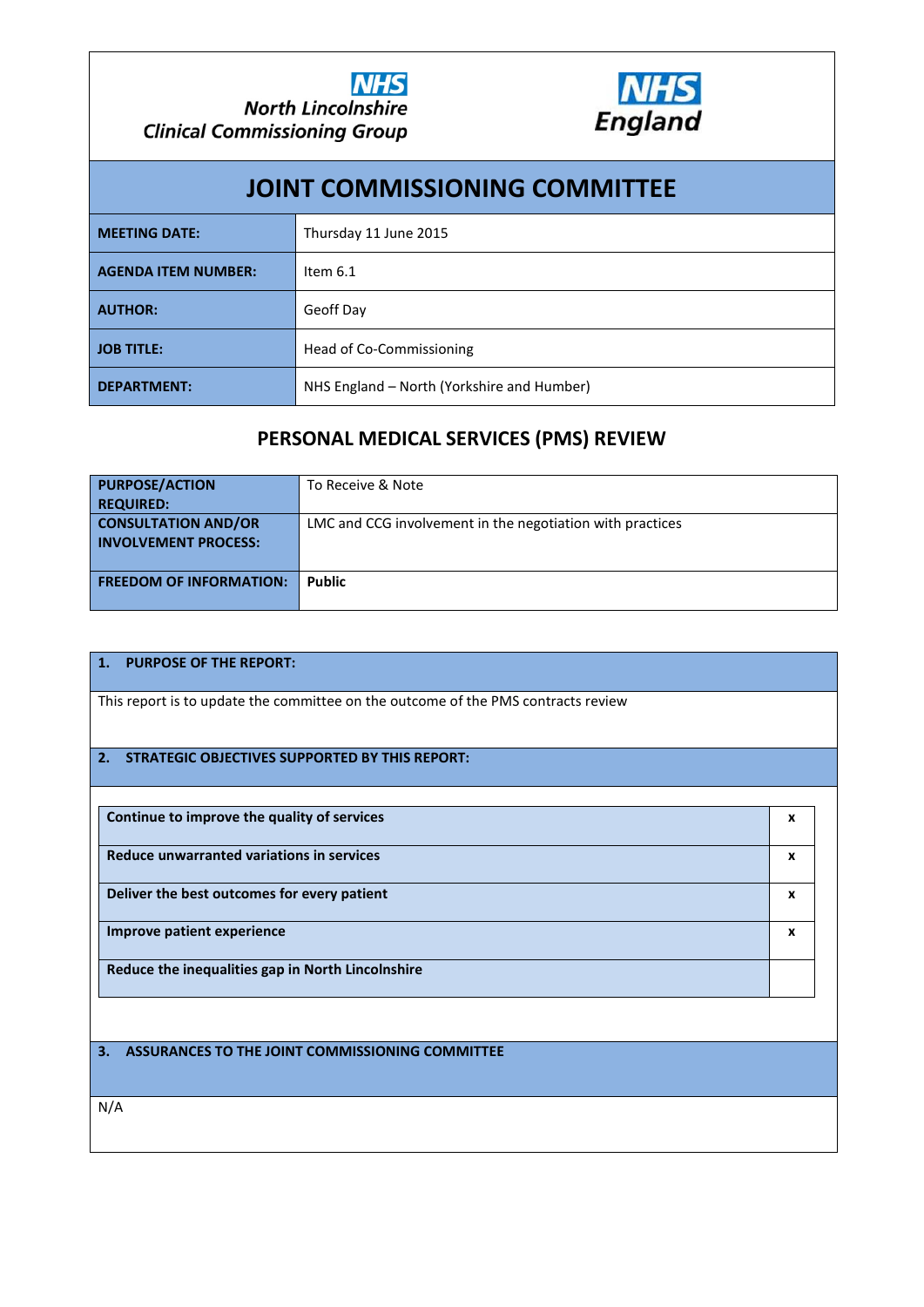| 4.     | <b>IMPACT ON RISK ASSURANCE FRAMEWORK:</b>                                                                      |            |   |           |   |  |  |  |
|--------|-----------------------------------------------------------------------------------------------------------------|------------|---|-----------|---|--|--|--|
|        |                                                                                                                 | Yes        |   | No        | x |  |  |  |
|        |                                                                                                                 |            |   |           |   |  |  |  |
|        |                                                                                                                 |            |   |           |   |  |  |  |
| 5.     | <b>IMPACT ON THE ENVIRONMENT - SUSTAINABILITY:</b>                                                              |            |   |           |   |  |  |  |
|        |                                                                                                                 | <b>Yes</b> |   | <b>No</b> | x |  |  |  |
|        |                                                                                                                 |            |   |           |   |  |  |  |
|        |                                                                                                                 |            |   |           |   |  |  |  |
|        |                                                                                                                 |            |   |           |   |  |  |  |
| 6.     | <b>LEGAL IMPLICATIONS:</b>                                                                                      |            |   |           |   |  |  |  |
|        |                                                                                                                 | Yes        |   | No        | x |  |  |  |
|        |                                                                                                                 |            |   |           |   |  |  |  |
|        |                                                                                                                 |            |   |           |   |  |  |  |
| 7.     | <b>RESOURCE IMPLICATIONS:</b>                                                                                   |            |   |           |   |  |  |  |
|        |                                                                                                                 | Yes        | X | <b>No</b> |   |  |  |  |
|        |                                                                                                                 |            |   |           |   |  |  |  |
|        | The reinvestment of the premium monies increases the amount available to the CCG to commission primary          |            |   |           |   |  |  |  |
|        | medical services                                                                                                |            |   |           |   |  |  |  |
|        |                                                                                                                 |            |   |           |   |  |  |  |
| 8.     | <b>EQUALITY IMPACT ASSESSMENT:</b>                                                                              |            |   |           |   |  |  |  |
|        |                                                                                                                 | Yes        |   | <b>No</b> | X |  |  |  |
|        |                                                                                                                 |            |   |           |   |  |  |  |
|        |                                                                                                                 |            |   |           |   |  |  |  |
| 9.     | PROPOSED PUBLIC & PATIENT INVOLVEMENT AND COMMUNICATIONS:                                                       |            |   |           |   |  |  |  |
|        |                                                                                                                 | <b>Yes</b> |   | <b>No</b> | x |  |  |  |
|        |                                                                                                                 |            |   |           |   |  |  |  |
|        |                                                                                                                 |            |   |           |   |  |  |  |
|        | 10. RECOMMENDATIONS:                                                                                            |            |   |           |   |  |  |  |
|        |                                                                                                                 |            |   |           |   |  |  |  |
|        |                                                                                                                 |            |   |           |   |  |  |  |
|        | The Joint Commissioning Committee is asked to:                                                                  |            |   |           |   |  |  |  |
|        | Note the contents of this report<br>$\bullet$                                                                   |            |   |           |   |  |  |  |
|        | Recognise to requirement to approve CCG re-investment plans for the premium monies and monitor its<br>$\bullet$ |            |   |           |   |  |  |  |
| spend. |                                                                                                                 |            |   |           |   |  |  |  |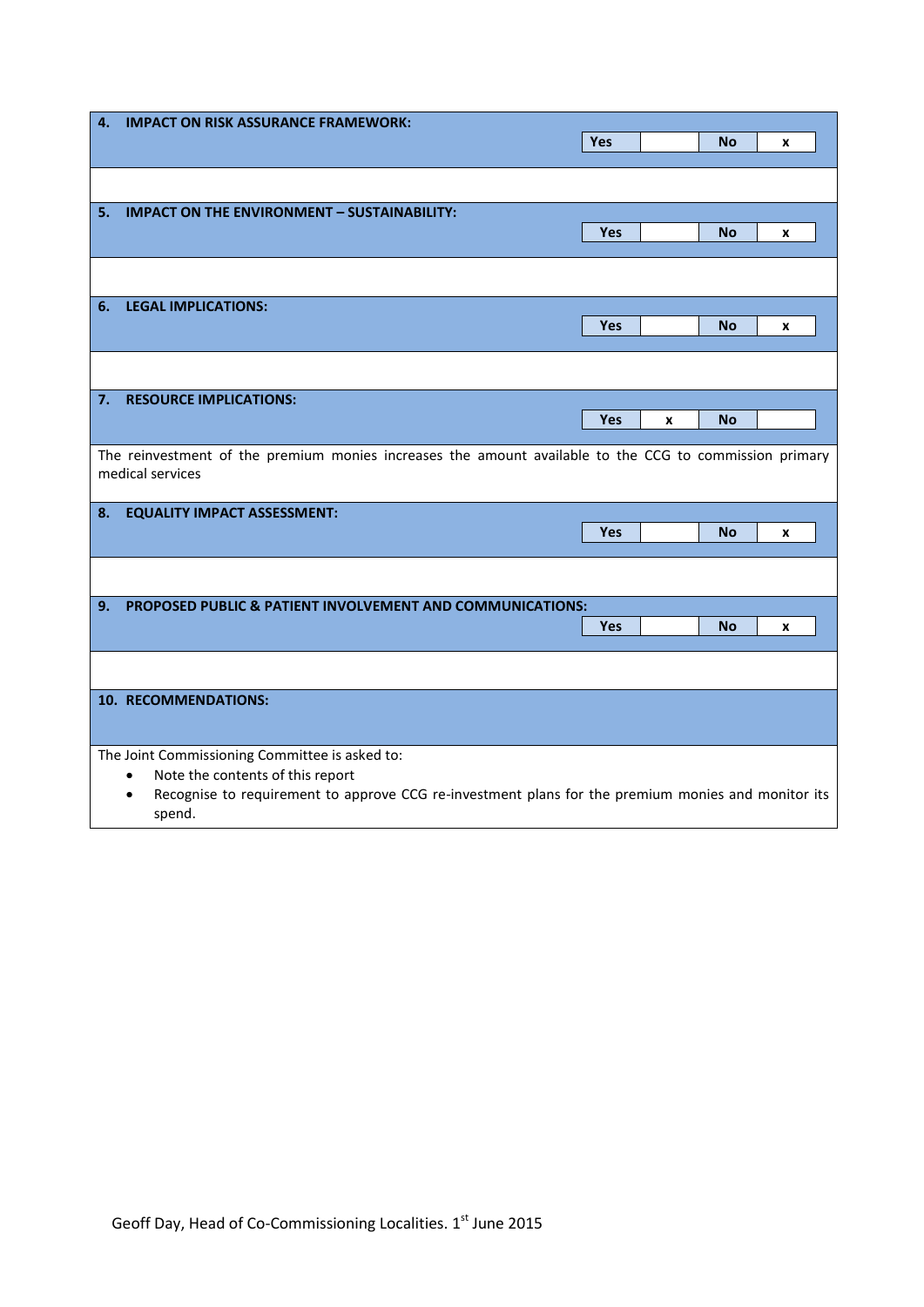



# PMS REVIEW

Geoff Day, Head of Co-Commissioning Localities. 1<sup>st</sup> June 2015 3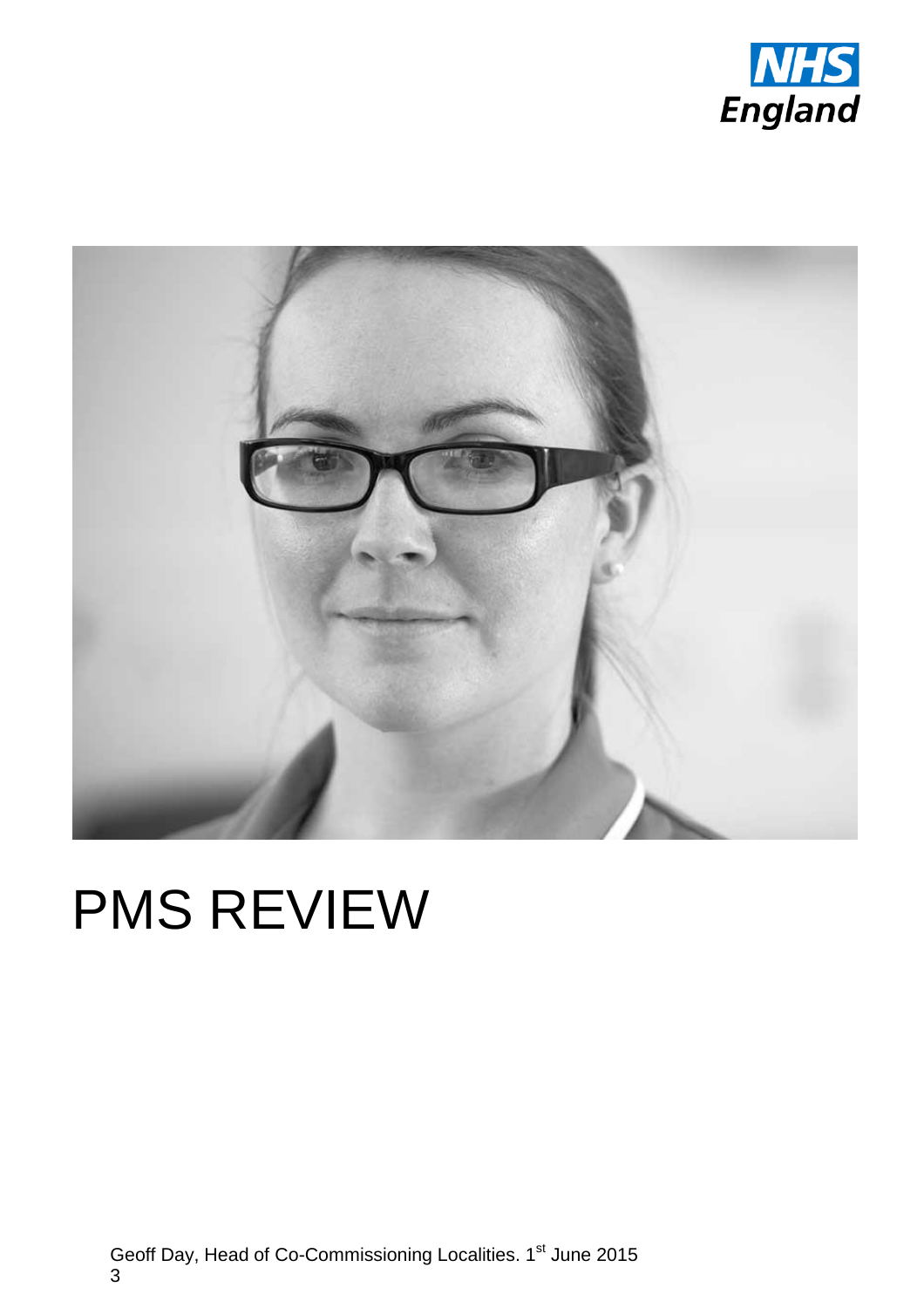PMS REVIEW North Lincolnshire CCG 11<sup>th</sup> June 2015

Prepared by Geoff Day Head of Co-Commissioning Localities NHS ENGLAND – North (Yorkshire & The Humber)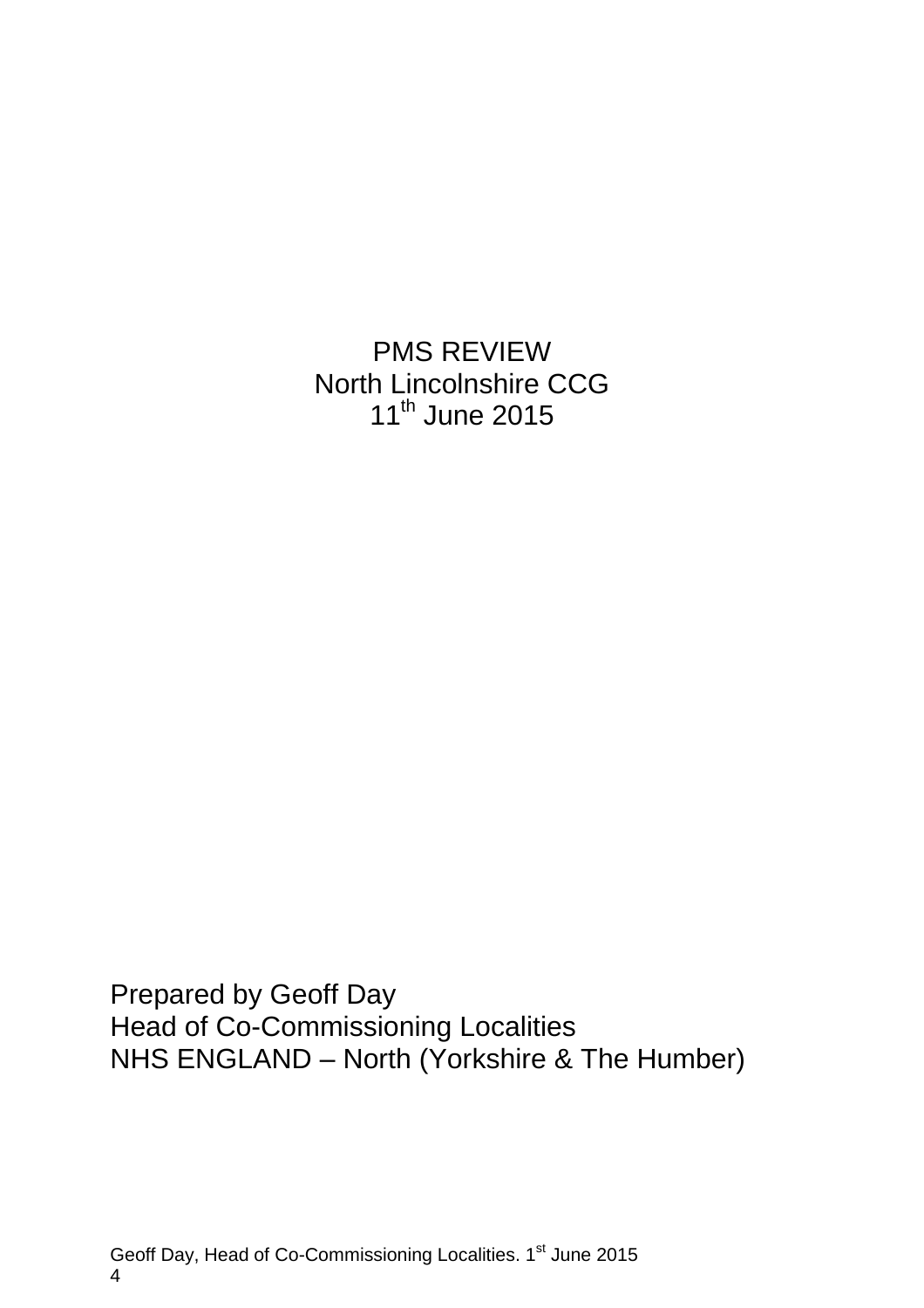#### **Introduction**

The purpose of this paper is to provide committee members with a briefing on the Personal Medical Services (PMS) contracts review that was undertaken by NHS England in conjunction with the CCG. To set out the rationale for the review, raise awareness of the issues that have arisen, set out the financial profile for the resources that will be available for re-investment and provide a view on the information received from the practices.

#### **Background**

There are 3 types of contract available to commission General Practice services:

- 1. General Medical Services (GMS)
- 2. Personal Medical Services (PMS)
- 3. Alternate Provider Medical Services (APMS)

GMS contracts are negotiated nationally on an annual basis whereas PMS contracts are locally negotiated, but in the main reflect the national picture in relation to services delivered. APMS contracts are commissioned following an open tender process and as such individually negotiated based around an agreed specification. The difference between the two main contract types GMS and PMS has eroded over the years following the introduction of the new GMS contract in 2004 and PMS contract holders have had access to the same range of additional and enhanced services as GMS practices.

NHS England is committed to ensuring equitable funding across all contract types and undertook a national analysis of PMS contracts in 2013 which suggested that PMS contracts cost more than GMS contracts with no demonstrable difference in the range of services being delivered. This resulted in the opinion that a premium was being paid to PMS practices. As a result of this exercise NHS England, Yorkshire & the Humber were instructed to undertake a review of PMS contracts. The aim of the review was to determine the level of premium, if any, being paid to practices and take action to release the premium back into the system. We are required to agree the timeframe for the removal of the premium, fully understand the implications of such actions and ensure that any premium released is invested back in general practice services by the CCG. The reinvestment of the premium can be across all GP practice contracts and whilst ring fenced to general medical services in the CCG area it is not solely for investment back into PMS contracts. Its re-investment will be monitored by the Local Medical Committee (LMC) and ourselves.

#### **Process To Date:**

Following a desktop review of PMS contracts we met with local PMS practices and their local LMC representatives along with CCG colleagues. Practices were taken through the financial analysis to ensure they understood how the premium had been calculated. They were then given an opportunity to set out services the practice believed they were providing over and above the GMS definition of essential services, they were also asked to consider what actions they would need to take if none of the premium was re-invested back into the practice.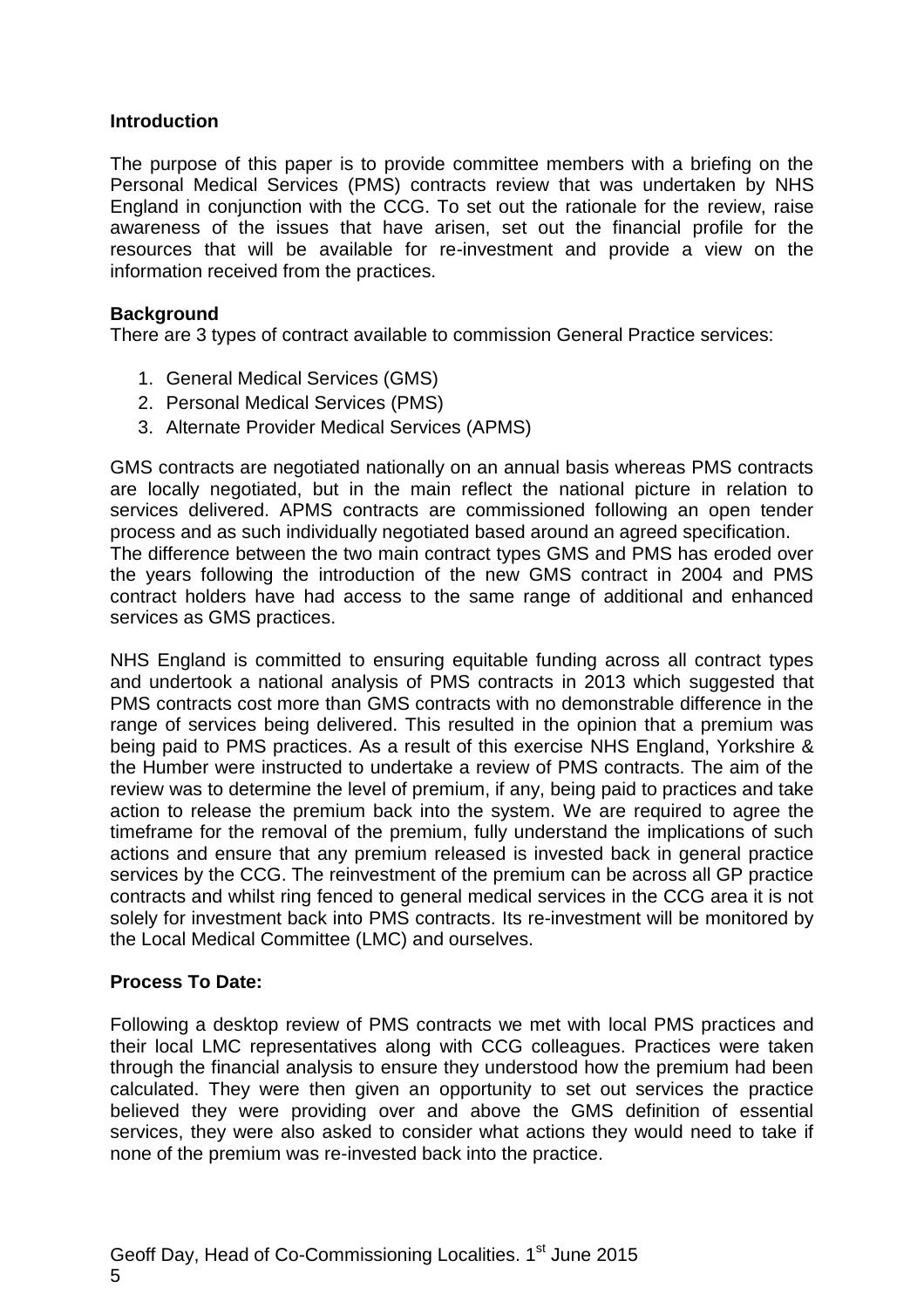As part of the review NHS England, Yorkshire & The Humber was keen to lessen the impact of changes at practice level and provide some certainty around planning that would soften the transition towards the convergence of GMS and PMS funding, per weighted patient at 1<sup>st</sup> April 2020/21. Based on best estimates nationally we envisage that this will be in the region of £79.15 per weighted patient.

The financial year 2020/21 is the point at which the on-going removal of MPIG from GMS contract holders, where applicable, will have completed and changes to seniority payments will have been re-invested into core funding. We have therefore agreed to fund PMS practices at a level of £79.15 per weighted patient from the  $1<sup>st</sup>$ April 2015 and should the GMS figure exceed that rate within the time period the new GMS figure will be used. This guarantees that PMS practices will not receive less than GMS practices at a patient level.

The following graph reflects our current understanding of how GMS will increase over the coming years.



The national guidance suggested a 4 year pace of change agreement for the removal of the premium commencing 1<sup>st</sup> April 2014.

Prior to the national review process being finalised discussions had been on-going with West Common Lane one of the local PMS practices who had been given approval to merge with Dr Balasanthiran. It was agreed by NHS England, Yorkshire & Humber that due to the workload of reviewing patients on Dr Balasanthirans list, and the urgency of conducting those reviews that exceptional circumstances applied. It was therefore agreed that no adjustment would be made to the premium within the newlt merged practice for a period of 2 years from  $1<sup>st</sup>$  April 2015. However, 100% of the premium will be removed from their contract baseline from the  $1<sup>st</sup>$  April 2017. The pace of change process will see 75% of the premium paid back in the financial year 2017/18, 50% in 2018/19 and 25% in 2019/20. The CCGs will therefore not have the full amount of resource to re-invest until the financial year commencing 1<sup>st</sup> April 2020.